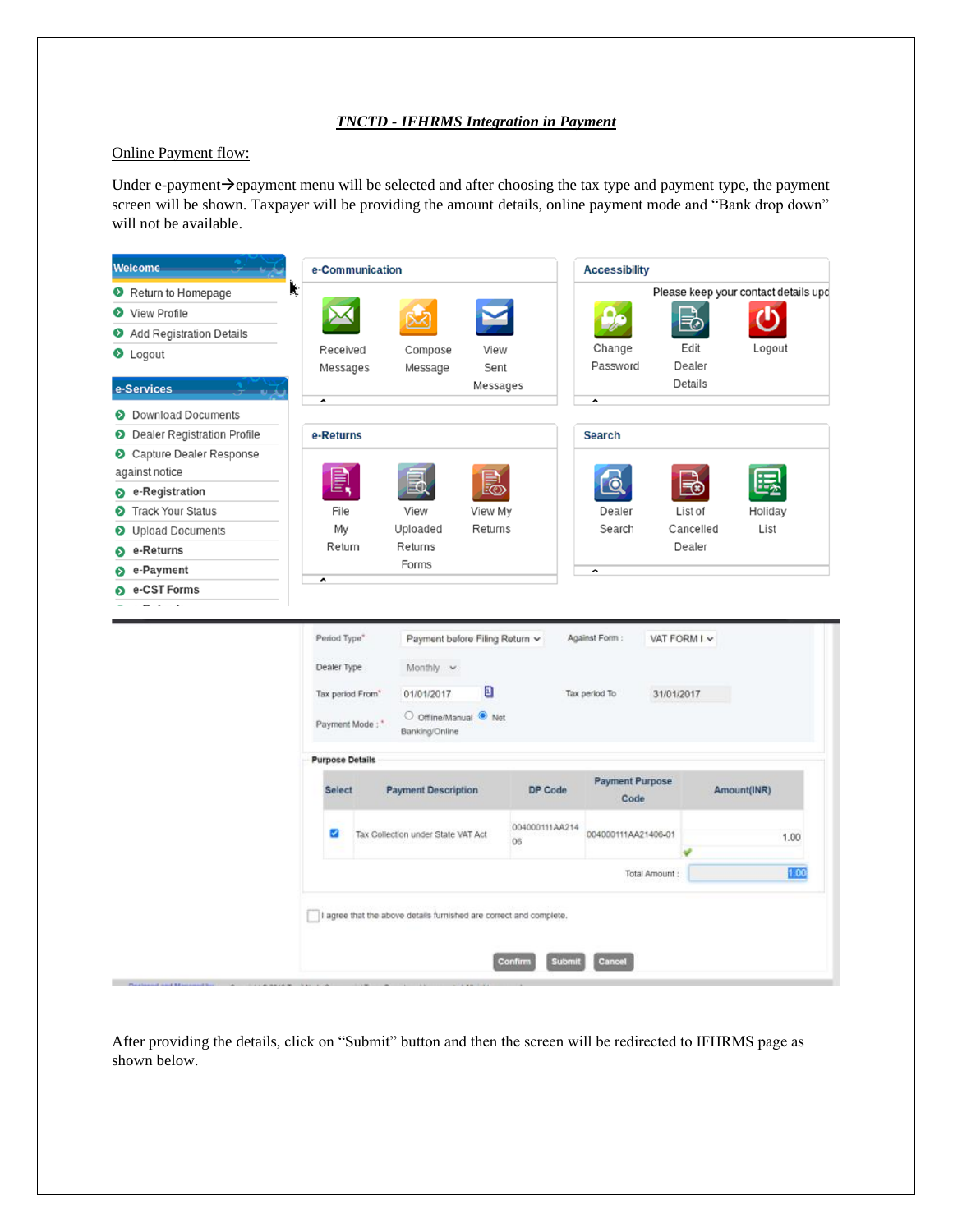|                                     | Government of<br><b>Tamil Nadu</b><br>Finance<br>Department<br><b>Department of Treasuries</b><br>and Accounts | Helpdesk: 04440172172<br>FHRIVI<br>Integrated Emancial and Human<br>Resdurce Management System |
|-------------------------------------|----------------------------------------------------------------------------------------------------------------|------------------------------------------------------------------------------------------------|
| <b>Challan Details</b>              |                                                                                                                |                                                                                                |
| Challan No.                         | Department TXN No.                                                                                             | <b>Challan Date</b>                                                                            |
|                                     | 202112231843070401103973052                                                                                    |                                                                                                |
| <b>Department Details</b>           |                                                                                                                |                                                                                                |
| Department <sup>*</sup>             | District*                                                                                                      | DDO Office Name*                                                                               |
| Commissionerate of Commercial Taxes | PAO (Chennai North)                                                                                            | AC (CT) Vepery Assmt Circle, Chennai                                                           |
| DDO Code*                           | Dept. Office Name                                                                                              | Dept. Office Code                                                                              |
| 42010038                            |                                                                                                                |                                                                                                |
| <b>Period Details</b>               |                                                                                                                |                                                                                                |
|                                     | To Date                                                                                                        |                                                                                                |

The details entered in portal screen will be shown in IFHRMS page. And taxpayer to select the "Bank for payment" from the drop down and click "Confirm" button. Then it will be redirected to the respective bank page for making payment.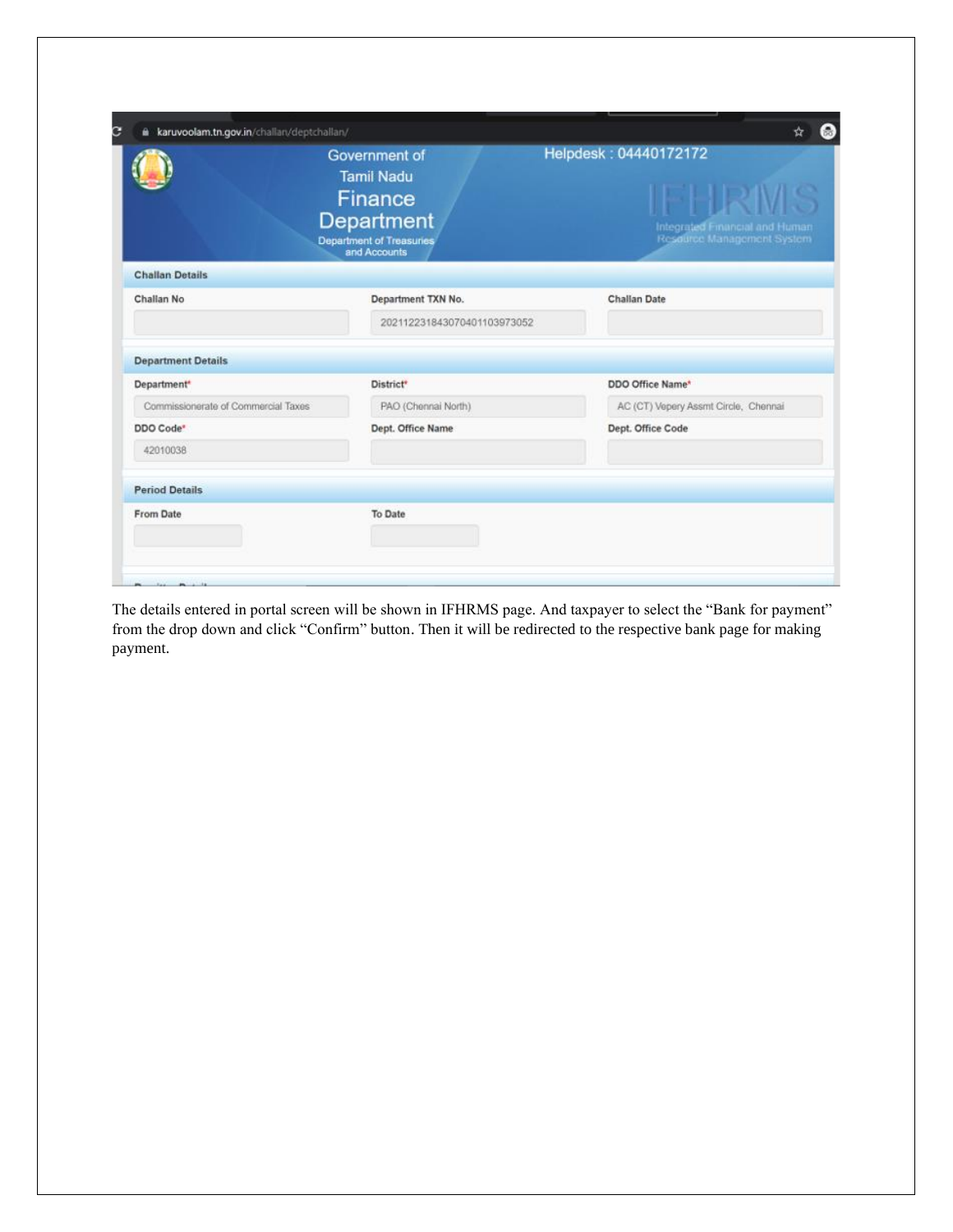| ۵<br><b>PART</b>            | karuvoolam.tn.gov.in/challan/deptchallan/                            | <b>GUIRACE IVO</b> |                 | <b>ENUCAYOUTER</b> |                 | ☆                  |
|-----------------------------|----------------------------------------------------------------------|--------------------|-----------------|--------------------|-----------------|--------------------|
| ZZZFZ0000Z                  |                                                                      | 9624133564         |                 | <b>Street Name</b> |                 |                    |
| City*<br>State <sup>*</sup> |                                                                      |                    |                 | Pincode            |                 |                    |
| Village                     |                                                                      | <b>Tamil Nadu</b>  |                 | 600000             |                 |                    |
| <b>Aadhar No</b>            | Email ID                                                             |                    |                 |                    |                 |                    |
|                             |                                                                      |                    |                 |                    |                 |                    |
| <b>Service Details</b>      |                                                                      |                    |                 |                    |                 |                    |
| Receipt Type*               | Sub Type*                                                            |                    | Acct Code*      | Amount*            |                 | Department Ref.No. |
| 01                          | Tax Collection under State V/                                        | 004000111AA21406   |                 |                    | 1.0             |                    |
|                             |                                                                      |                    |                 |                    | Challan Amount* |                    |
|                             |                                                                      |                    |                 |                    |                 |                    |
| $\leftarrow$                |                                                                      |                    |                 |                    |                 |                    |
| <b>Payment Details</b>      |                                                                      |                    |                 |                    |                 |                    |
| Select Bank for Payment *   | State Bank of India                                                  | $\checkmark$       | Payment Method* |                    |                 |                    |
|                             | Select                                                               |                    | C Online        |                    |                 |                    |
| Confirm i                   | State Bank of India<br><b>Bank of Baroda</b><br>Indian Overseas Bank |                    |                 |                    |                 |                    |
|                             | <b>Indian Bank</b>                                                   |                    |                 |                    |                 |                    |

Taxpayer can make payment using the option available and once payment done in bank site , it will be redirected to IFHRMS page and then to taxpayer portal.

| п<br>SBI Net Banking / yono<br><b>Bank Charges: 0.0</b><br><b>CLICK HERE</b> | 而<br><b>Other Banks</b><br><b>Bank Charges: 0.0</b><br><b>CLICK HERE</b>                       |                           |
|------------------------------------------------------------------------------|------------------------------------------------------------------------------------------------|---------------------------|
|                                                                              |                                                                                                |                           |
| <b>Card Payments</b><br>Ω                                                    | Please select appropriate card type to avoid failures (C-Credit Card Options/D for Debit Card) |                           |
| <b>State Bank Debit Cards</b>                                                | <b>Other Bank Debit Cards</b>                                                                  | <b>Credit Cards</b>       |
| <b>Bank Charges: 0.0</b>                                                     | <b>RUPAY CARD ONLY</b><br><b>ALLLOWED</b>                                                      | <b>Bank Charges: 12.0</b> |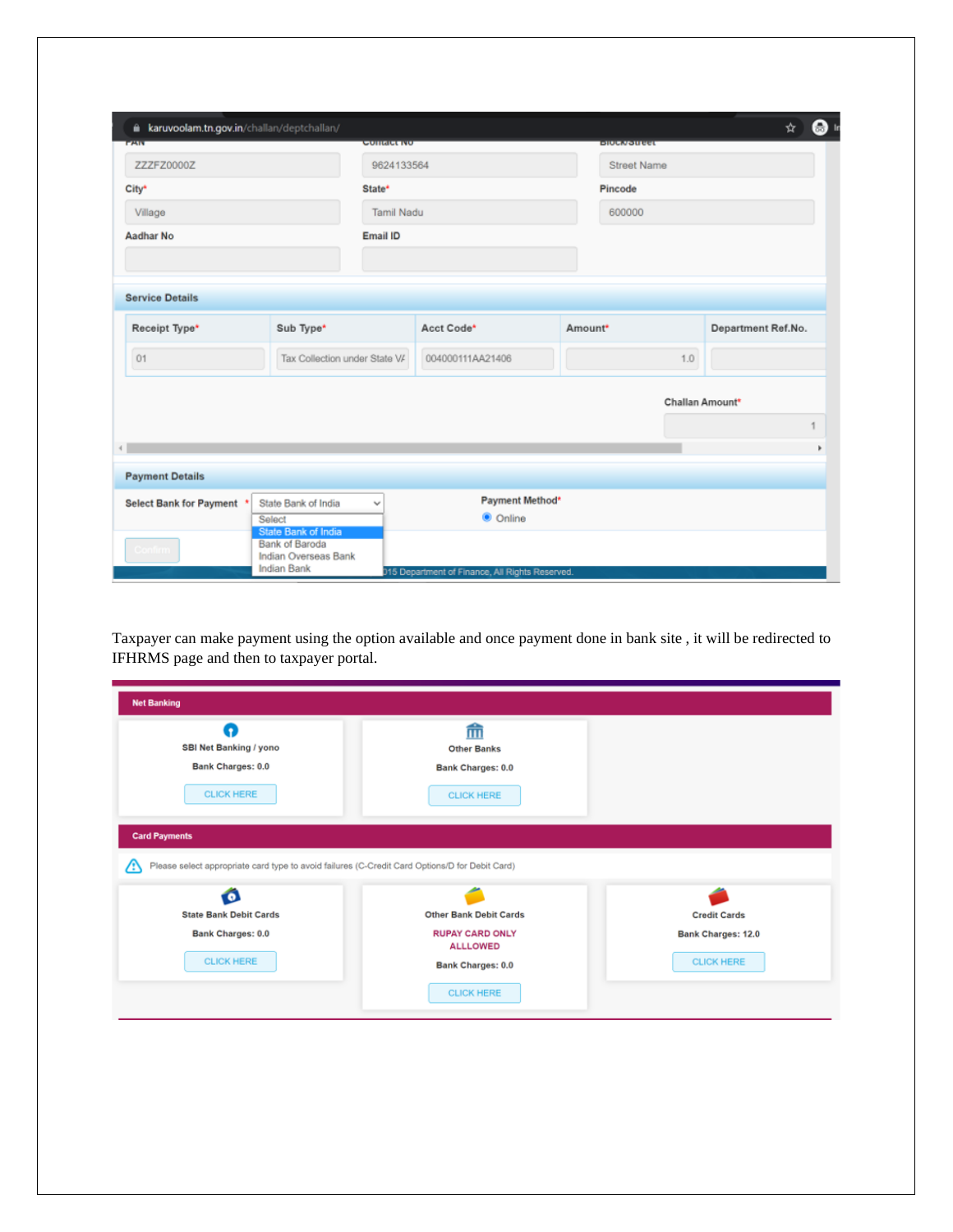|                                                                                | Government of<br><b>Tamil Nadu</b><br>Finance<br>Department<br><b>Department of Treasuries</b><br>and Accounts                                                                                                                                    | Helpdesk: 04440172172<br>IFHRMS<br>Integrated Financial and Human<br>Resource Management System |
|--------------------------------------------------------------------------------|---------------------------------------------------------------------------------------------------------------------------------------------------------------------------------------------------------------------------------------------------|-------------------------------------------------------------------------------------------------|
| <b>Create Challan</b><br>Home                                                  | <b>Search Challan</b>                                                                                                                                                                                                                             |                                                                                                 |
| <b>SBI Payment Details</b><br>Challan No<br>20211223008142<br>Download Challan | <b>Success</b><br>Transaction completed successfully . Your<br>Challan no is 20211223008142 Download<br>Challan Create Challan Back to Home<br>OK                                                                                                 | SBI TNX Status.<br>Success<br>Back to Home                                                      |
|                                                                                | The transaction has been completed successfully.<br>Your Bank Reference number is : CPABGTAJZ3.<br>Your Challan Identification number is : 20211223008142.<br>Your Transaction ID is : 202112231843070401103973052.<br>Mail has been sent to you. |                                                                                                 |

## Reverification:

In case of online payment, taxpayer can perform reverification for the pending transactions so in epayment→incomplete transaction screen taxpayer will be clicking on "Verify" button in the screen.

Once clicked, the request will be sent to IFHRMS and from IFHRMS the payment status will be shown in portal screen. We will not redirect to respective bank for reverification scenario after the IFHRMS integration

## Offline payment (Taxpayer portal):

Under e-payment→epayment menu will be selected and after choosing the tax type and payment type, the payment screen will be shown. Taxpayer will be providing the amount details, offline payment mode and "Bank drop down" will not be available.

Once clicked "Submit", we will redirect to IFHRMS page wherein the details will be shown in IFHRMS page and taxpayer to provide the cash/cheque/demand draft details, bank details and click on "Submit" in IFHRMS page.

Once submitted offline challan will be generated by IFHRMS end and taxpayer can download the challan from portal screen.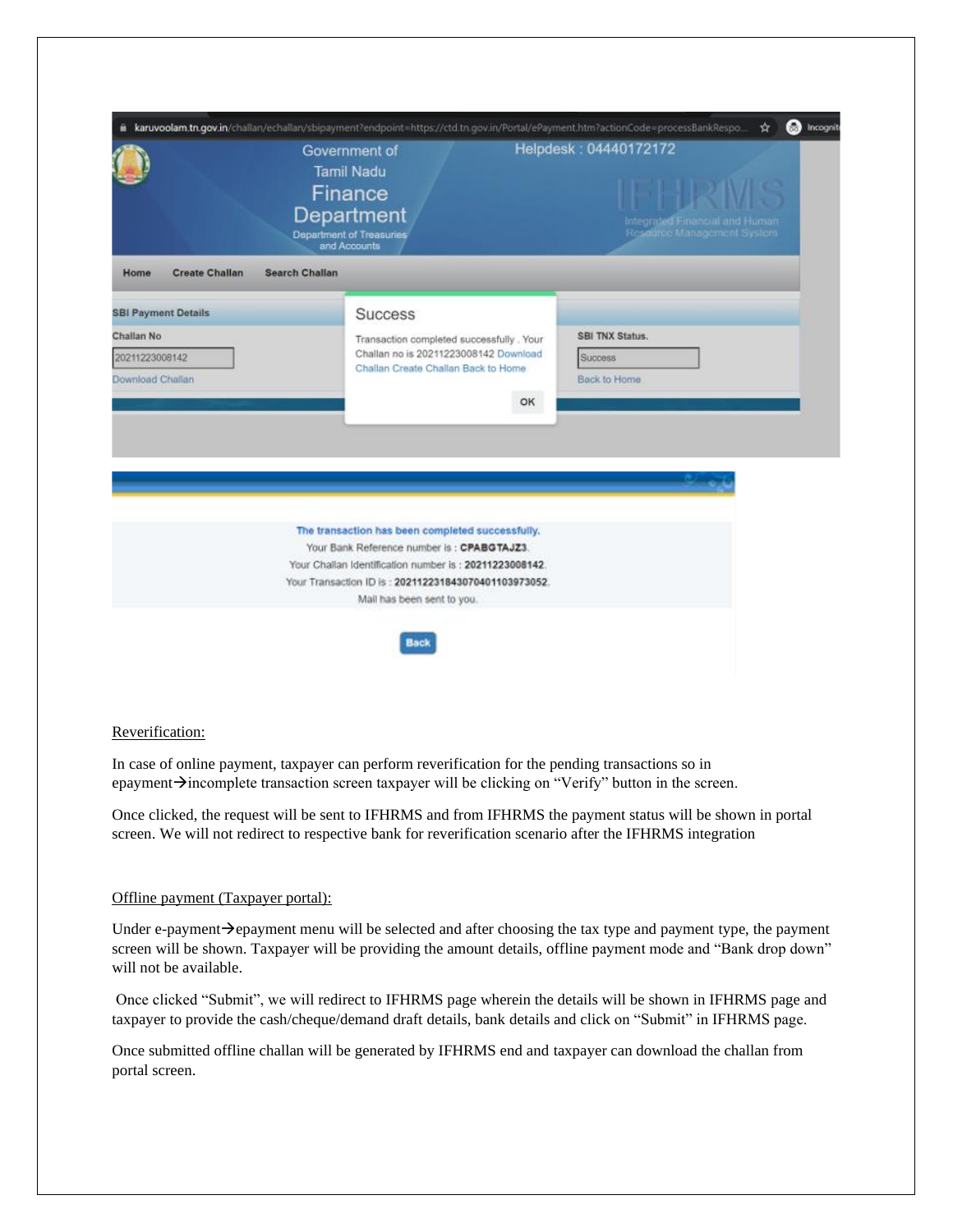|                                     |                                             | Email ID               |                               | DUMMYTIN12@TNVAT.COM                                               |                                                                                | Mobile No.                     |                 | 9624133564                        |
|-------------------------------------|---------------------------------------------|------------------------|-------------------------------|--------------------------------------------------------------------|--------------------------------------------------------------------------------|--------------------------------|-----------------|-----------------------------------|
|                                     |                                             |                        |                               |                                                                    | Please verify your Dealer Type (Return Category) and Tax Period details below. |                                |                 |                                   |
|                                     |                                             | Payment Type:          | Return                        |                                                                    | v.                                                                             |                                |                 |                                   |
|                                     |                                             | Period Type"           |                               | Payment before Filing Return ~                                     |                                                                                | Against Form :                 | VAT FORM I V    |                                   |
|                                     |                                             | Dealer Type            |                               | Monthly v                                                          |                                                                                |                                |                 |                                   |
|                                     |                                             |                        | Tax period From*              | Θ<br>01/01/2017                                                    |                                                                                | Tax period To                  | 31/01/2017      |                                   |
|                                     |                                             |                        | Payment Mode:"                | Offline/Manual O Net<br>Banking/Online                             |                                                                                |                                |                 |                                   |
|                                     |                                             | <b>Purpose Details</b> |                               |                                                                    |                                                                                |                                |                 |                                   |
|                                     |                                             | <b>Select</b>          |                               | <b>Payment Description</b>                                         | <b>DP Code</b>                                                                 | <b>Payment Purpose</b><br>Code |                 | Amount(INR)                       |
|                                     |                                             | ø                      |                               | Tax Collection under State VAT Act                                 | 004000111AA214                                                                 | 004000111AA21406-01            |                 |                                   |
|                                     |                                             |                        |                               |                                                                    | O6                                                                             |                                |                 | 1.00                              |
|                                     | i karuvoolam.tn.gov.in/challan/deptchallan/ |                        | Email ID                      | I agree that the above details furnished are correct and complete. |                                                                                | Total Amount:                  |                 | 1.00<br><b>Co</b> ll Incogni<br>☆ |
| Aadhar No<br><b>Service Details</b> |                                             |                        |                               |                                                                    |                                                                                |                                |                 |                                   |
| Receipt Type*                       |                                             | Sub Type*              |                               | Acct Code*                                                         |                                                                                | Amount*                        |                 | Department Ref.No.                |
| 01                                  |                                             |                        | Tax Collection under State V/ | 004000111AA21406                                                   |                                                                                |                                | 1.0             |                                   |
|                                     |                                             |                        |                               |                                                                    |                                                                                |                                | Challan Amount* |                                   |
|                                     |                                             |                        |                               |                                                                    |                                                                                |                                |                 | 1                                 |
| $\leftarrow$                        |                                             |                        |                               |                                                                    |                                                                                |                                |                 | ×                                 |
| <b>Payment Details</b>              |                                             |                        |                               |                                                                    | Payment Method*                                                                |                                |                 |                                   |
|                                     | <b>Select Bank for Payment</b>              | State Bank of India    | $\checkmark$                  |                                                                    | <b>O</b> Offline                                                               |                                |                 |                                   |
| <b>Select</b>                       | Payment Type*                               |                        | <b>Instrument No</b>          |                                                                    | <b>Instrument Date</b>                                                         |                                | <b>BankName</b> |                                   |
| Z                                   | <b>Demand Draft</b>                         | v                      | 1                             |                                                                    | 23/Dec/2021                                                                    |                                |                 | KOTAK MAHINDRA BAN ~              |